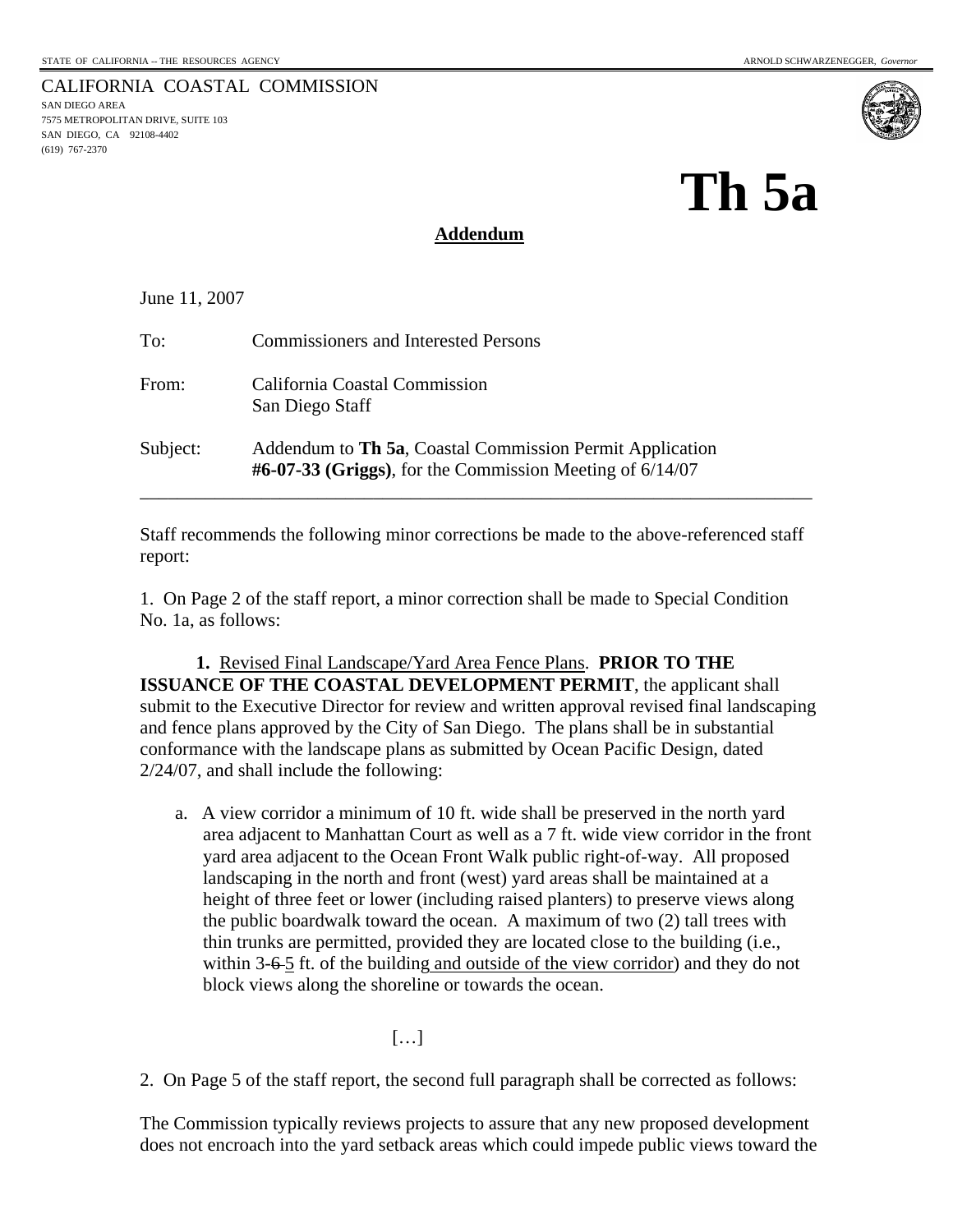ocean. In this particular case, the proposed development will observe all required setbacks and public views to the ocean will not be impacted as a result of the proposed structure. However, there is the potential for proposed landscaping in the side and front yard areas to impede views to the ocean and along the shoreline (both initially and over time, as plant materials/trees mature). The Commission typically permits the planting of two tall trees with thin trunks provided that they are placed close to the structure (i.e., 3-6-5 ft. and outside of the view corridor, in this particular case) so as not to obstruct views to and along the shoreline. Although the north side yard is 15 ft. wide, the requirements of the City's certified Land Development Code provide that a visual corridor not less than the side yard setbacks or more than 10 feet in width shall be provided for such view corridors. As such, Special Condition #1 requires that the applicant submit final landscape plans that require that all proposed landscaping and hardscaping consist of only low level material that does not impede views to the ocean. The permitted landscape elements include plant materials that do not block views (limited to a height of about 3 ft.) and a maximum of two tall trees with thin trunks provided they are located close to the building and they do not impede views toward the ocean. The condition also stipulates that all landscape materials within the identified view corridors shall be species with a growth potential not expected to exceed three feet at maturity, except for authorized trees. As conditioned, it can be assured that any landscape improvements proposed in the north side yard and front yard setback areas will not impede public views toward and along the ocean.

[…]

(G:\San Diego\Reports\2007\6-07-033 Griggs addendum.doc)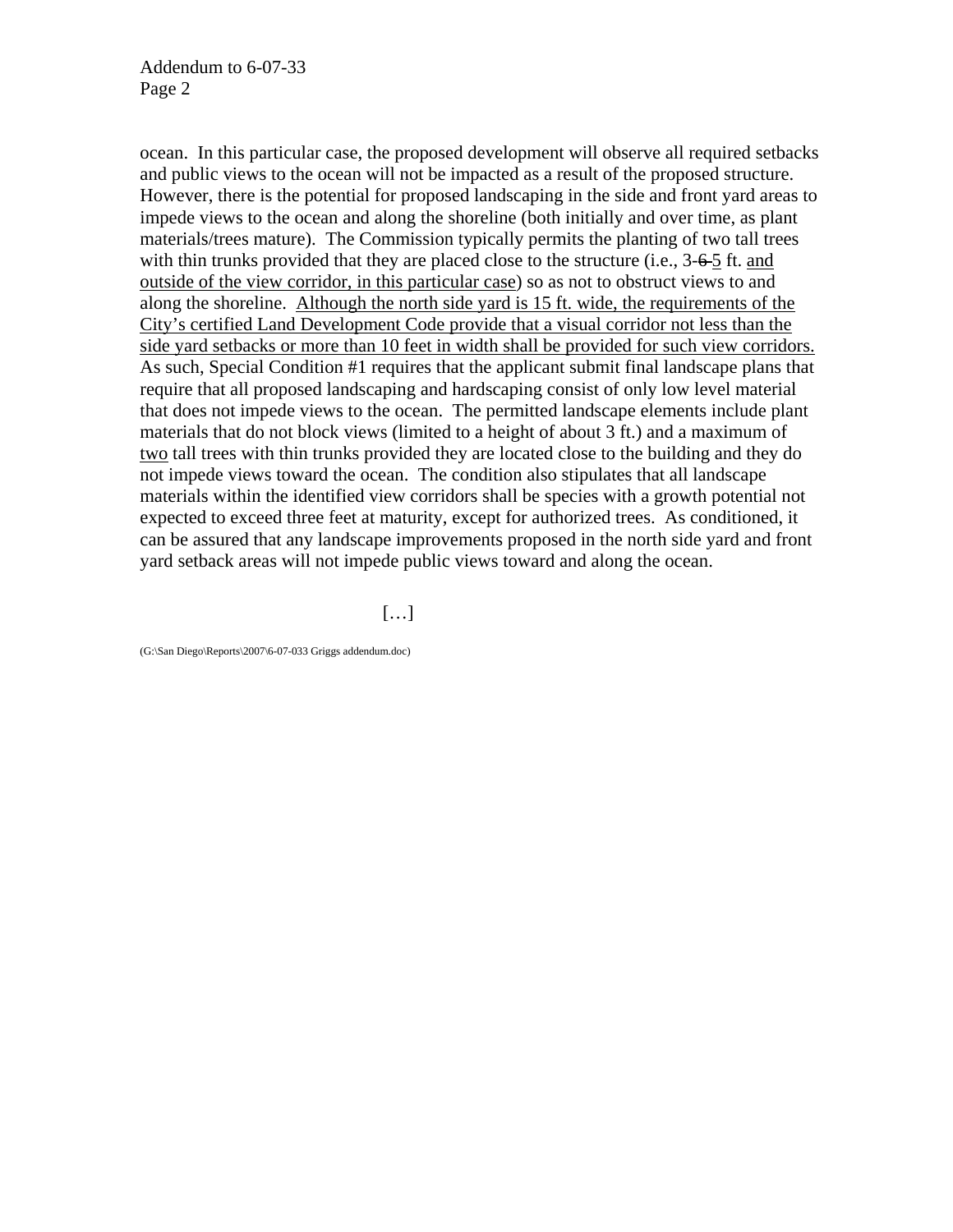$p.1$ 

Th5a

California Coastal Commission Agenda Number Th 5a Application No. 6-07-33 (Griggs, San Diego) Gary D. Aronson **OPPOSITION** 

#### **Request to Remove from Consent Calendar**

Thursday, June 14, 2007 Hyatt Vineyard Creek Hotel & Spa 170 Railroad Street Santa Rosa, CA 95401 (707) 284-1234

RECEIVE

 $JUN$  1 1 2007

**CALIFORNIA** COASTAL COMMISSION<br>SAN DIEGO COAST DISTRICT

By Facsimile Transmission to (619) 767-2384 10 pages total

June 11, 2007

Requester: Gary D. Aronson Tel∴ 1-858-488-1288 Cellular: 1-775-772-7782 E-mail: Garonson@aol.com

Dear Commissioners:

Please remove this item from the Consent Calendar and reschedule it for public debate and consideration at another meeting.

#### Building to be demolished is 68 years old and an historic and/or architectural resource.

The house being considered for demolition is at least 68 years old and is of historic and/or architectural importance. Its age is clearly demonstrated by the attached copies of historical photos taken in 1939 and 1945 and copied from the collection of the San Diego Historical Society (Exhibits 1,2). The house in question is directly to the right (south) of the one indicated by arrow/circling. A very recent photo is also included for comparison (Exhibit 3). Moreover, most of the nearby houses in the close-up historical photo (Exhibit 2) are still standing and together create a special and unique neighborhood.

The existing house itself is an excellent example of a front-gabled Craftsman architectural style. It still retains all important aspects of its original architecture, including the same basic shape and numerous architectural details. Notification of its architectural and/or historic importance has been made to Mr. German Murillo, Project Manager for this project with the City of San Diego Development Department. A copy of this notification letter is attached (Exhibit 4).

An historic and architectural report to support its designation as a City Historic Resource has been initiated and will support its designation by the City of San Diego Historic Resources Board upon its completion, which is scheduled within 90 days. The property's historic architectural character has been initially confirmed by Mr. Robert Broms, an experienced historical conservationist and long-time member and past Director, Vice President and President of San Diego's Save Our Heritage Organisation (SOHO). SOHO is the oldest and leading architectural preservationist organization in San Diego. Mr. Broms is preparing the Historical Report for the property. His letter of support opposing demolition and resume are attached hereto as Exhibits 5.6.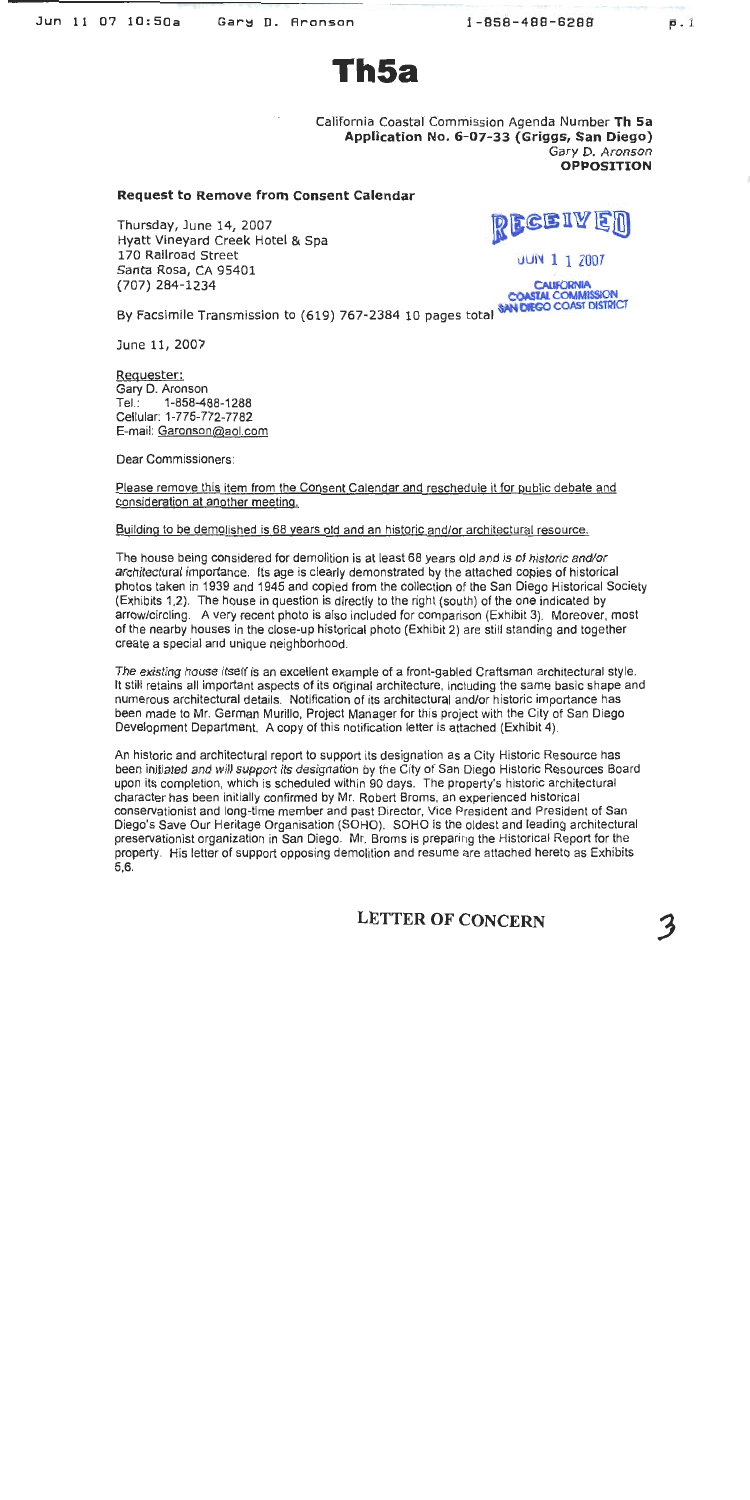Under the Coastal Act, the Commission has the right and obligation to consider these issues and what actions might be taken to mitigate damage under CEQA. Under the Coastal Act (CA Public Resources Code) Sec. 30251. "The scenic and visual qualities of coastal areas shall be considered and protected as a resource of public importance." Buildings of architectural and historic interest qualify as such scenic resources of public importance. Moreover, the house is one of several remaining ones nearby of architectural and historic importance. Under Section 30253: "New development shall:...

(5) Where appropriate, protect special communities and neighborhoods which, because of their unique characteristics, are popular visitor destination points for recreational uses."

Applicant's report is apparently deficient and misleading because it nowhere mentions the age. history or architectural character of the existing building. Commission staff thus did was not have complete information on which to base its recommendations.

Applicant lacks standing for its application and authority to comply with Commission conditions of approval.

Applicant Scott W. Griggs is not listed in the records of the County of San Diego as a holder of a fee interest in this property, 3467-69 Ocean Front Walk, San Diego CA 92109. The property is listed with the County of San Diego as being owned by the Catherine A. Anawati Trust (Deed: Document Number 1997-0600214). It was acquired by the Trust from Catherine A. Anawati in 1997. According to both the online County records

(http://sdpublic.sdcounty.ca.gov/portal/page?\_pageid=356,45546&\_dad=portal&\_schema=PORT AL) and discussions with County staff (619-236-3771), no deed or quitclaim deed has been registered indicating a transfer of ownership in this property to Scott W. Griggs or anyone else. Nor has Scott W. Griggs demonstrated a financial interest or other entitlement to use the property required under CA Public Resources Act Section 30601.5.;

"30601.5. Where the applicant for a coastal development permit is not the owner of a fee interest in the property on which a proposed development is to be located, but can demonstrate a legal right, interest, or other entitlement to use the property for the proposed development, the commission shall not require the holder or owner of any superior interest in the property to join the applicant as coapplicant. All holders or owners of any other interests of record in the affected property shall be notified in writing of the permit application and invited to join as coapplicant. In addition, prior to the issuance of a coastal development permit, the applicant shall demonstrate the authority to comply with all conditions of approval."

Most importantly. Applicant has thus not demonstrated the authority required by law to comply with the conditions of approval recommended by CCC staff.

For these reasons, this application should not be a consent item and should merit full and open public debate before the Commission, with ample opportunity for the public opposing the application to present detailed relevant evidence.

Please remove this item from the consent calendar and reschedule it for public hearing at a future meeting.

Thank you very much.

Signature on File  $\left($ 

 $\sigma$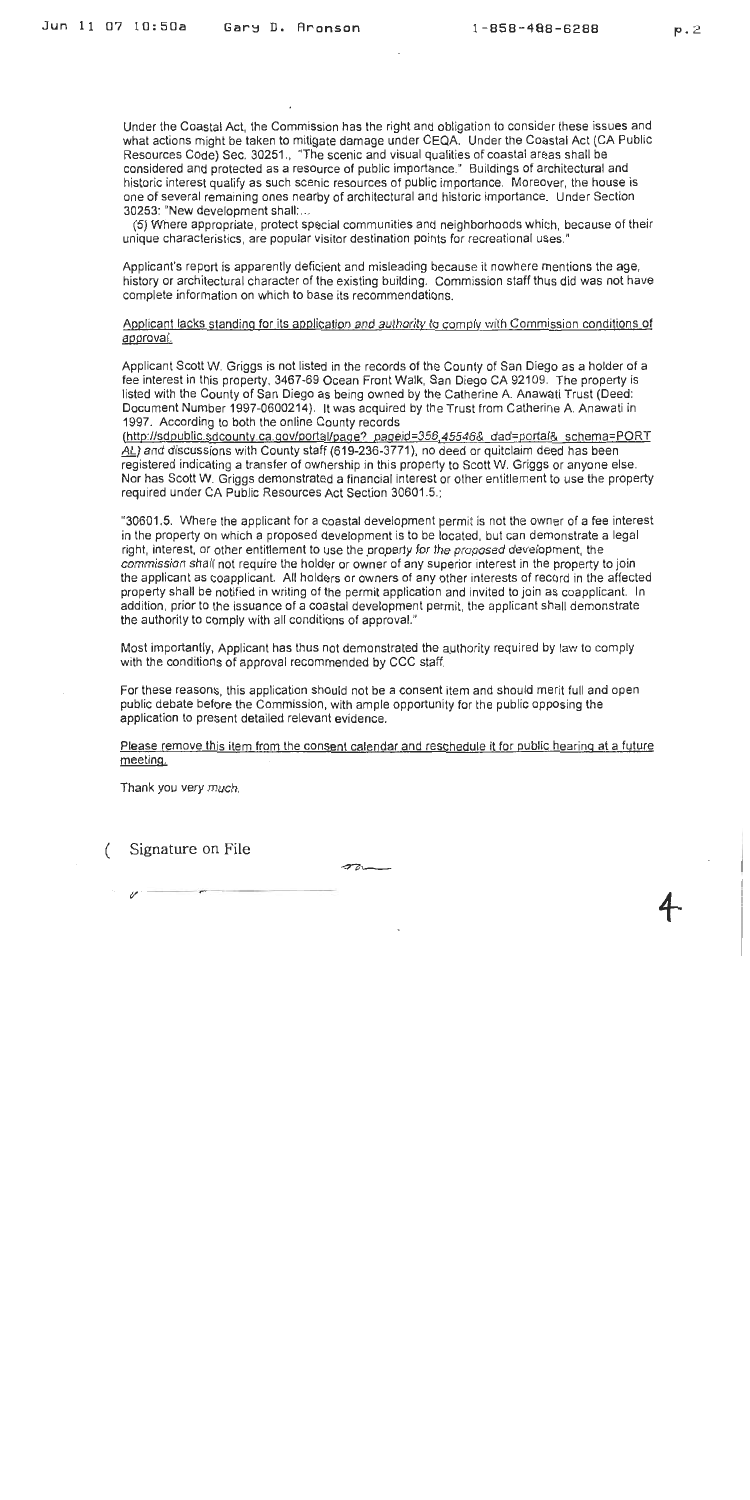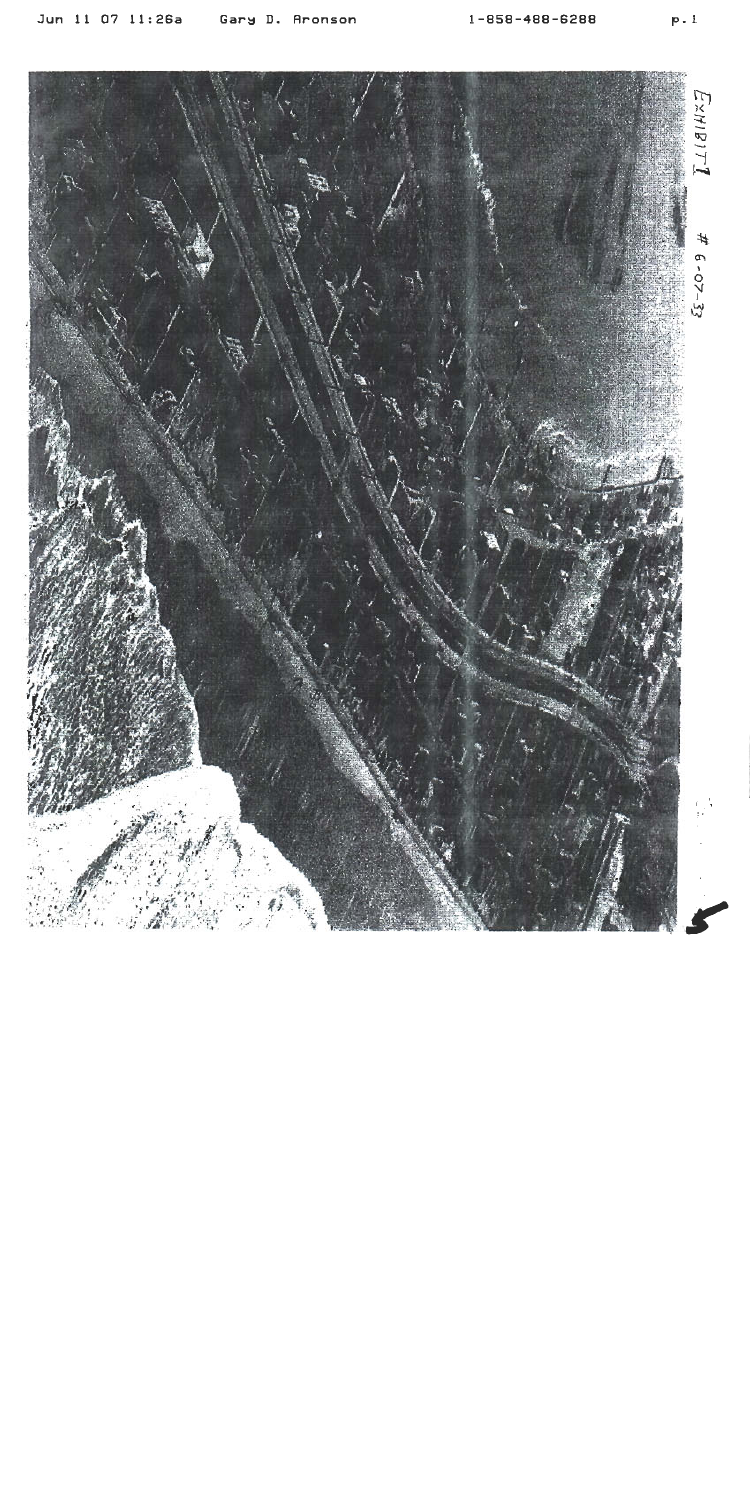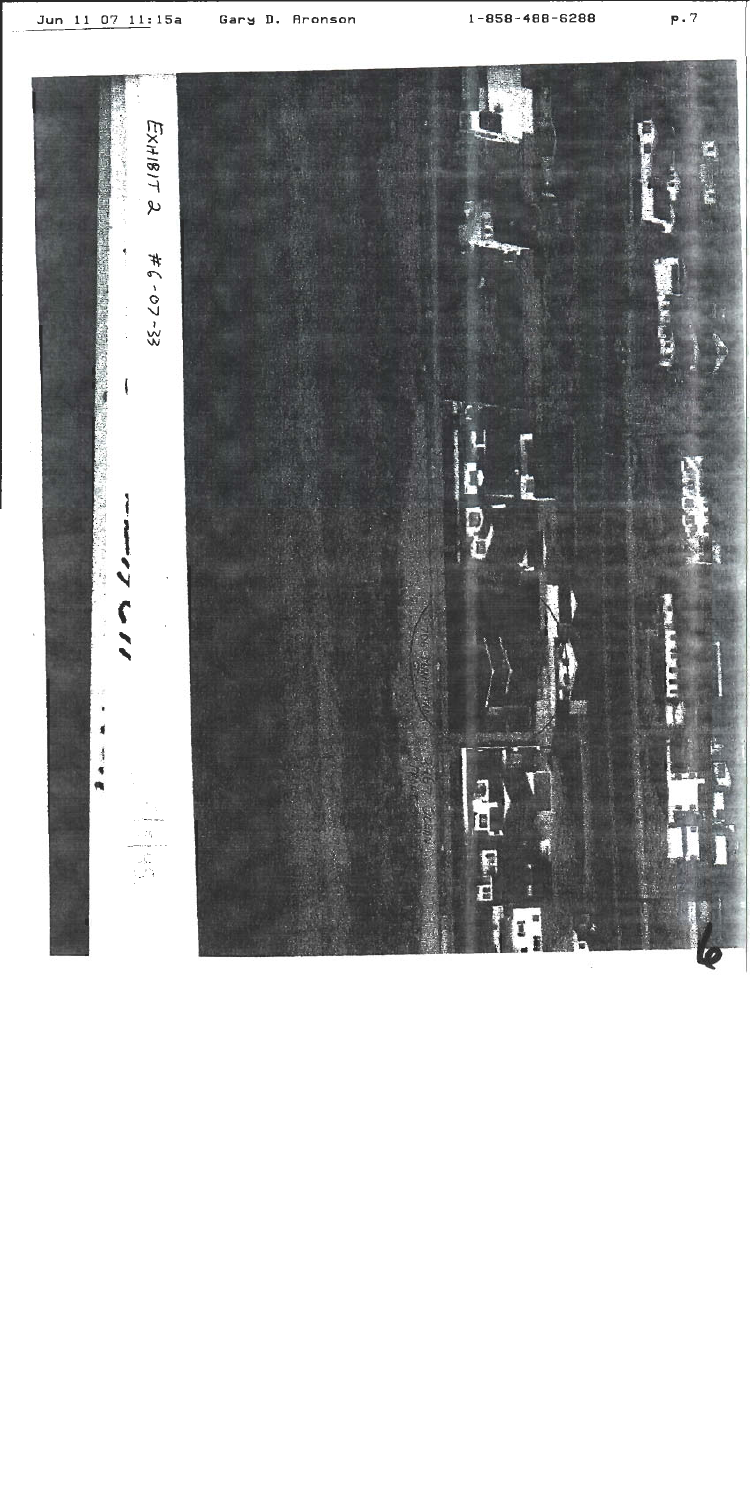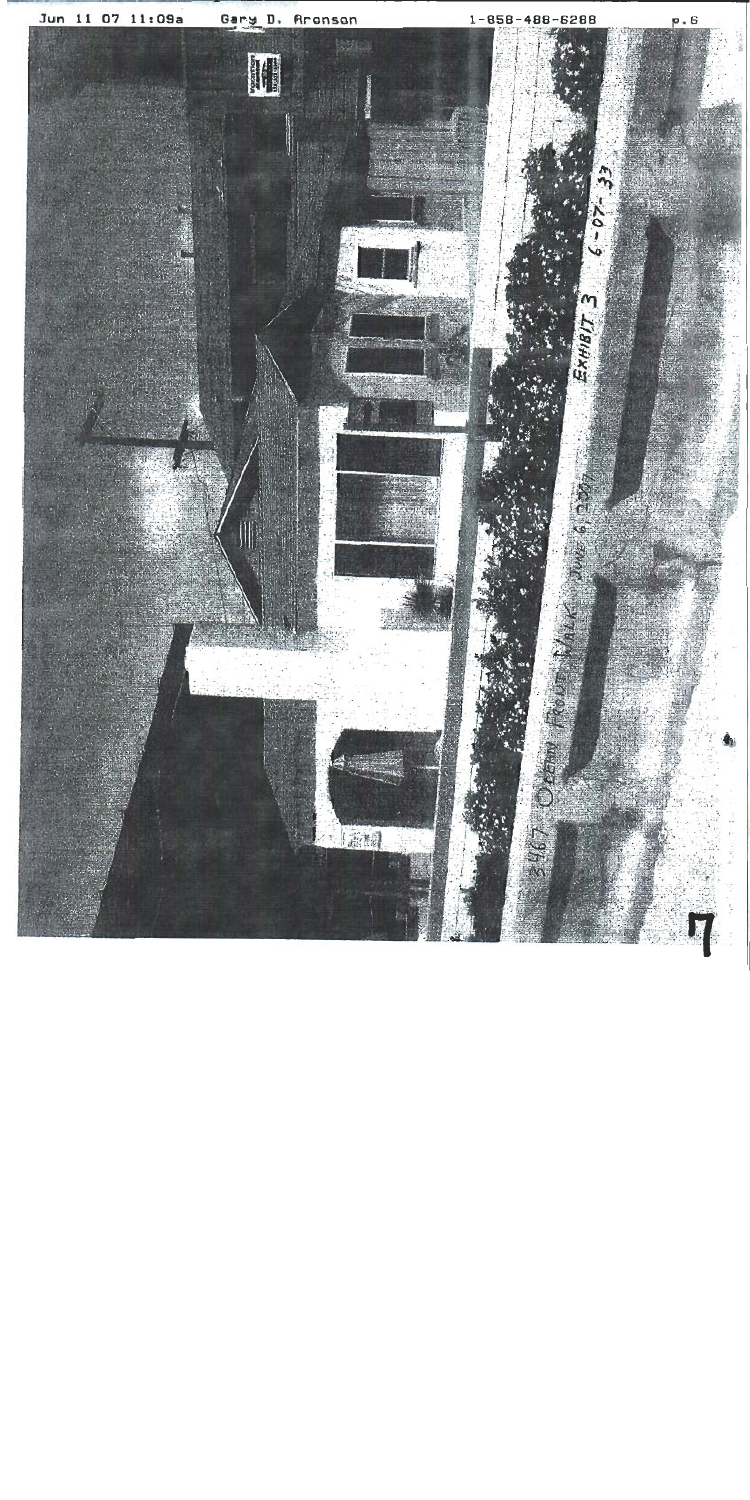$E_{XH/B/T}$  4 6-07-033

Gary D. Aronson 3465 Ocean Front Walk San Diego CA 92109 Tel.: (858) 488-1288 Fax: (858) 488-6288 E-mail: garonson@aol.com

German Murillo Project Submittal and Issuance Group III Plan Review Specialist IV **Development Service Department** City of San Diego Tel.: (619) 446-5106 GMurillo@SanDiego.gov

June 5, 2007

 $RE:$ 

**Project 124980** Development 98029

#### Title: 3467-69 Ocean Front Wk Prelim

Dear Mr. Murillo:

I note that you are the Project Manager for this property. I wanted to notify you that this property is over 50 years old and thus requires an historic report prior to the issuance of a demolition permit. It may also be of architectural and/or historic significance.

According to the Donaldson survey of 1997, the house was built in 1920. Please also find attached some historic photos. The house in question is directly to the right (South) of the one circled or indicated by arrow, which unfortunately has already been demolished. The photos, from the Archives in Balboa Park, show the existence of the house at least as early as 1945.

Please keep me advised of any City actions undertaken or announced for this property. Thank you very much.

Sincerely,

Gary D. Aronson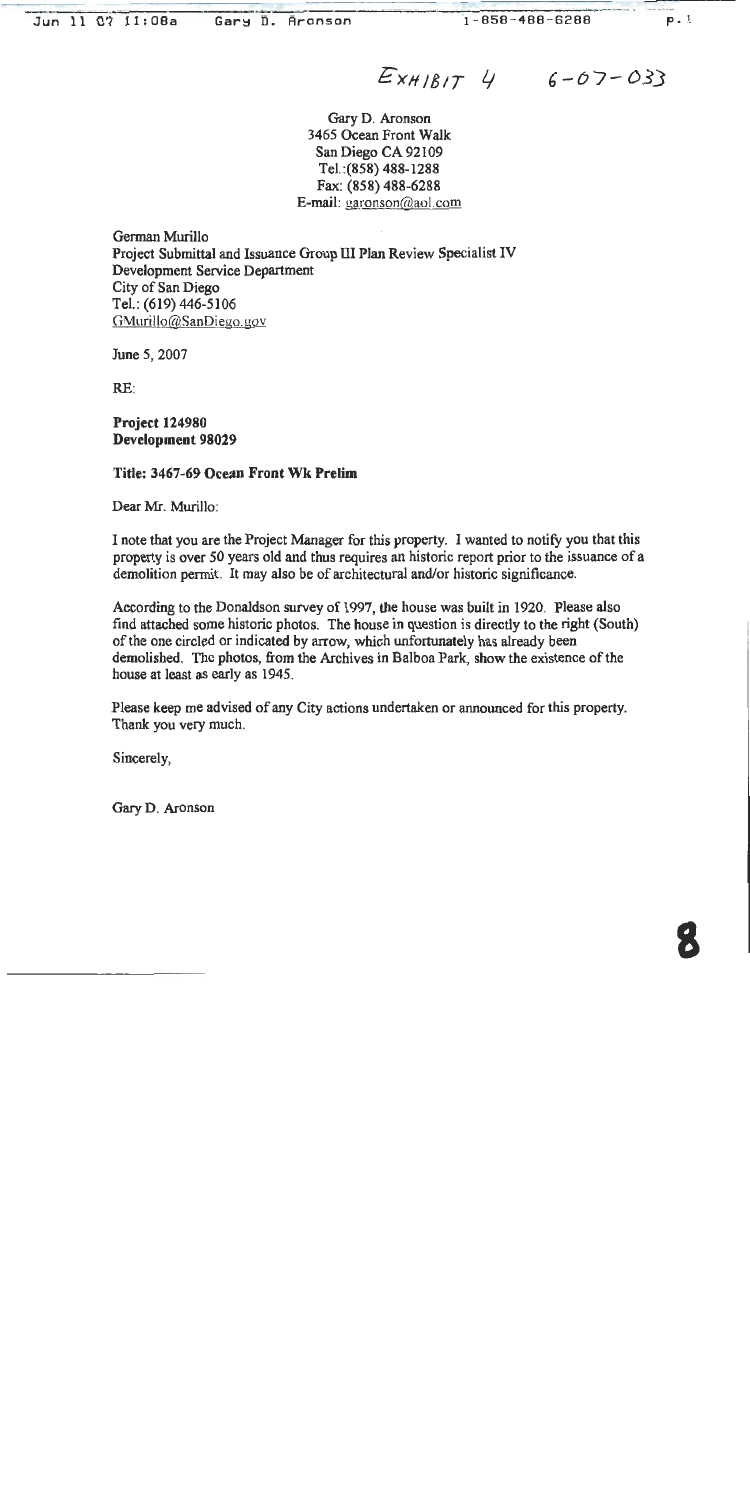$E_{XHIBIT}$   $S$ 

 $6 - 07 - 033$ 

RE: Permit Number 6-07-033 Agenda Item: Th 5a **Opposition** 

**Robert Broms Historic Preservation Consultant** 2050 Emerald Street #5 San Diego, CA 92109 858-270-6619 rbroms@san.rr.com

June 11, 2007

California Coastal Commission San Diego Coast District 7575 Metropolitan Drive, Suite 103 San Diego, CA 92108-2384

**HEARING DATE AND LOCATION:** 

- Thursday, June 14, 2007
- Santa Rosa, California

Dear Commissioners:

The permit application referenced above concerns a project proposed for 3467 Ocean Front Walk, San Diego, CA, specifically "demolition of three existing apartment units housed in two detached structures...and construction of a three story, three-unit...condominium building."

After a preliminary architectural inspection of the property in question, I believe this item should be removed from the consent agenda to allow time for further historic evaluation. Aerial photographs of the property dated 1939 and 1945 show that the extant buildings occupy the exact footplates and display the same architectural massing as shown in the historic views, with the exception of a second floor having been added to what was originally a flat-roofed garage.

The site inspection revealed that the buildings retain a high degree of Integrity as to both the original building fabric and architectural features. Thus, the one story portions date from at least 1939, being aged at minimum 68 years. The second story addition could date from the immediate post-World War Two period, and thus itself may fall into the 50-year-plus category.

As a specialist in early 20<sup>th</sup>-Century American domestic architecture, I have been asked to prepare a historic report on the property to support a historic designation nomination in the City of San Diego. Removing the permit from the consent agenda would allow time for completion of the historic report. The historic evaluation would help both the California Coastal Commission and the City of San Diego's Development Services to decide upon the pending permits in an informed manner.

It should be noted that the Staff Report: Consent Calendar, dated 5/23/07, under Section IV, Findings and Declarations, Subsection E, California Environmental Quality Act, makes no mention of the potential loss of historic resources that would be occasioned by the recommended approval of Permit Number 6-07-033, which includes the demolition of the existing buildings dating to the 1930s.

Cinnaratu

Signature on File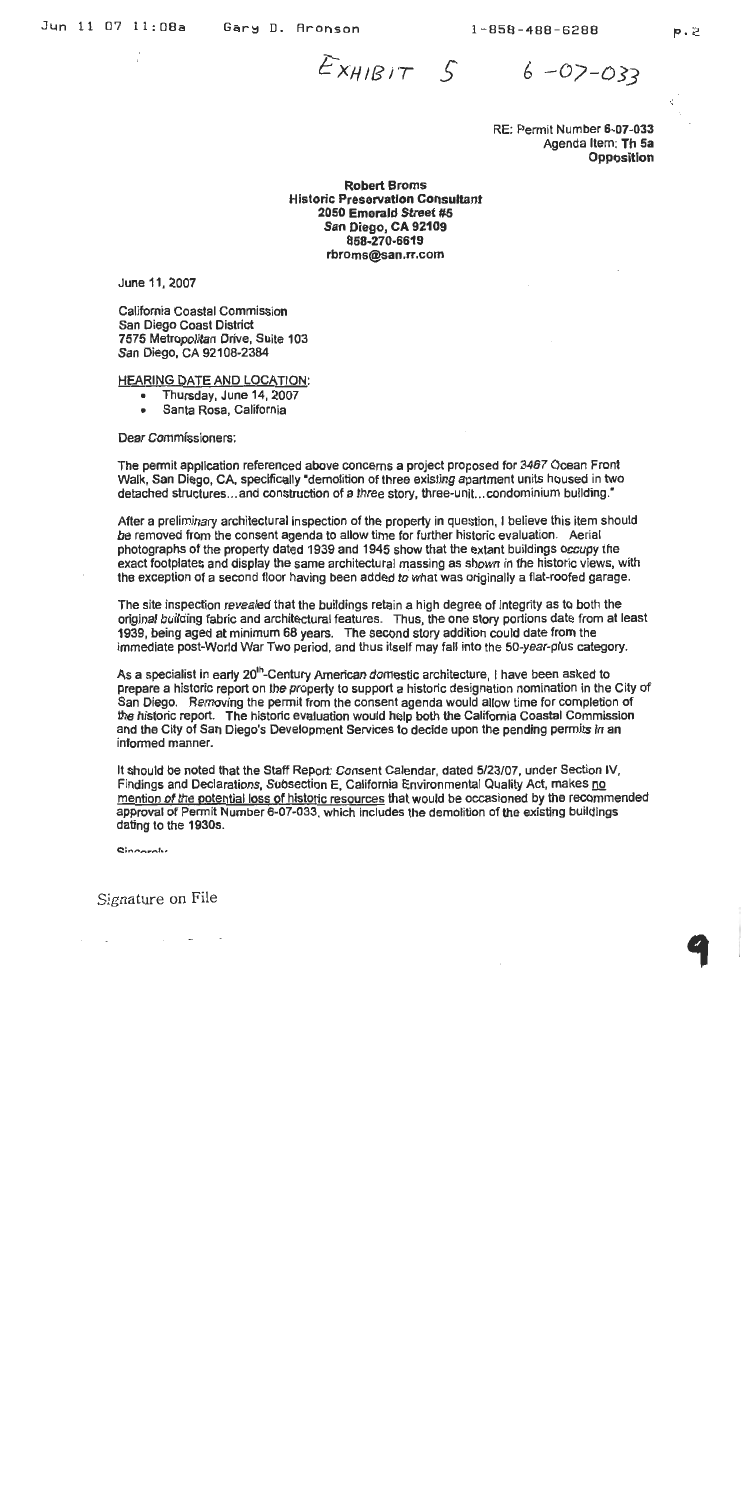$EXHIBIT$   $6$   $6-07-033$ 

## **ROBERT BROMS**

#### 2050 Emerald Street #5 San Diego, California 92109-3585

858-270-6619 rbroms@san.rr.com

#### Employment:

#### **Historic Preservation Consultant:**

Researcher/Writer for the following resources currently under review by the San Diego Historic Resources Board:

- The Walt Mason House (1912), 1411 Virginia Way, La Jolla, California; April 2007
- The Belle Plumb Lee Grace Arlington Owen / Alberto Owen Treganza House (1932), 7365 Remley Drive, La Jolla, California; February 2007
- The Eric R. & Mary M. Miller / Thomas L. Shepherd House (1947), 7847 Lookout Drive, La Jolla, California; December 2006
- The Martin Ortlieb Family Property (1924-27), 2875 & 2889 Palm Street, 2844 29th Street, San Diego, California; November 2006
- The Carl E. & Leona L. Nichols House (1904), 937 22<sup>nd</sup> Street, San Diego, California; November 2006

#### Media:

#### Present KSDS 88.3 FM—www.Jazz88online.org San Diego, CA Radio Newscaster: Local Anchor for Public Radio Station

#### Legal:

1990-2005 Knox Services, Inc.---- www.knoxservices.com San Diego, CA In-House Client Representative:

- Allstate Insurance Company, San Diego staff counsel office, 1998-2005
- Civil Litigation Training Supervisor, 1996-2000
- . Pillsbury Winthrop Shaw Pittman; fka: Pillsbury Madison & Sutro, San Diego office, 1991-98
- Post Kirby Noonan & Sweat, San Diego, 1990-91

#### Preservation and Community Organization Experience:

| Save Our Heritage Organisation-www.sohosandiego.org                  | (San Diego, CA) |  |  |
|----------------------------------------------------------------------|-----------------|--|--|
| President 1992-94; Vice President 1991-92; Director 1991-95, 2001-02 |                 |  |  |
| Friends of San Diego Architecture-www.fsda-online.org                | (San Dicgo, CA) |  |  |
| <b>Steering Committee 1995-present</b>                               |                 |  |  |
| Balboa Theatre Foundation-www.thebalboa.org                          | (San Diego, CA) |  |  |
| Board of Directors 2000-04; Advisory Board 1995-2000, 2004-present   |                 |  |  |
| SS Catalina Preservation Association-www.sscatalina.org              | (Irvine, CA)    |  |  |

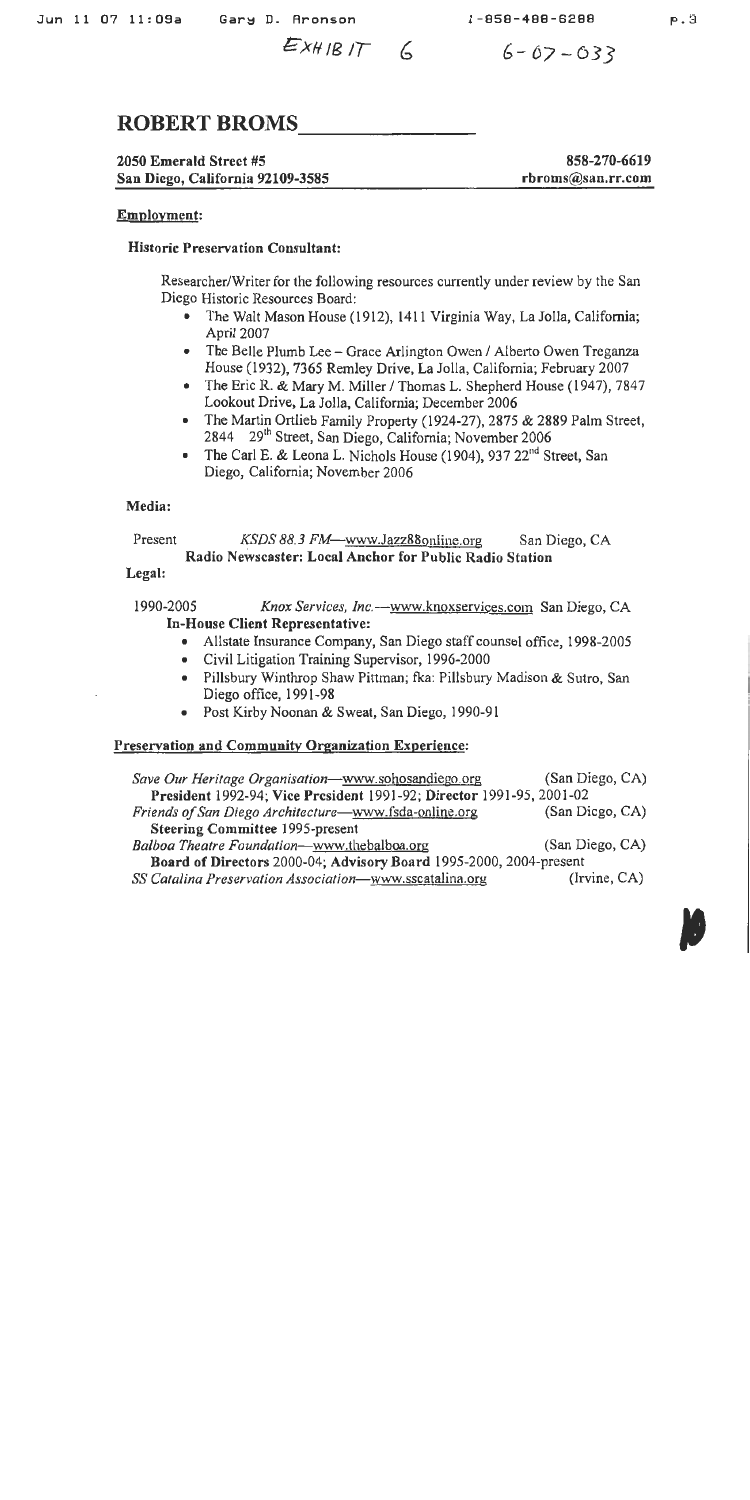Founding Chairman 1999; Advisor 1999-2001; Board of Directors 2001-present Museo de Las Californias/Centro Cultural Tijuana—www.cecut.gob.mx(Tijuana, BC) **Consejo Consultivo 2000-present** 

#### **Education:**

#### Degrees and Certificates:

- Bachelor of Arts in Anthropology, Cum Laude, University of California, Los Angeles, 1970
- Professional Certificate in Legal Assistant Training Program, with Honors, University of California Extension, San Diego, 1989
- Professional Certificate in Construction & Architecture/Engineering Practices, with Honors, University of California Extension, San Diego, 1989
- Associate of Science in Communications Radio & Television Video/Film. with Honors, San Diego City College, San Diego, 2006

#### **Additional Studies:**

- Architecture, Mesa College, San Diego, 1990-92  $\bullet$
- Video Engineering, University of California Extension, San Diego, 1999

#### Languages:

English— native speaker Russian-- first year, UCSD, 1965 Spanish-university proficiency, UCLA, 1968

#### Awards/Scholarships:

Save Our Heritage Organisation—People in Preservation: Airwaves Award, 1995 Communicating History Award (jointly with US Navy), 2000 Communicator Awards National Audio Competition: Award of Distinction for Innovative Use of Music, 2000 San Diego City College Foundation: Friends of KSDS Scholarship, 2001

#### Photography/Filmography:

"The Organ Pavilion, Balboa Park, San Diego," (print, 1990) Architectural Archives, Special Collections, Geisel Library, UCSD "Vessels of Various Volumes," (print, 1997) Exhibition: "A Week on the Waterfront," 1998 Collection: San Diego Maritime Museum "Keeping a Straight Face" (video, 60-min., English, 1999 / Facial Analysis and a Videographic System of Lie Detection) "Balboa" (video, 10-min., English, 2000 / Literacy & the Digital Divide)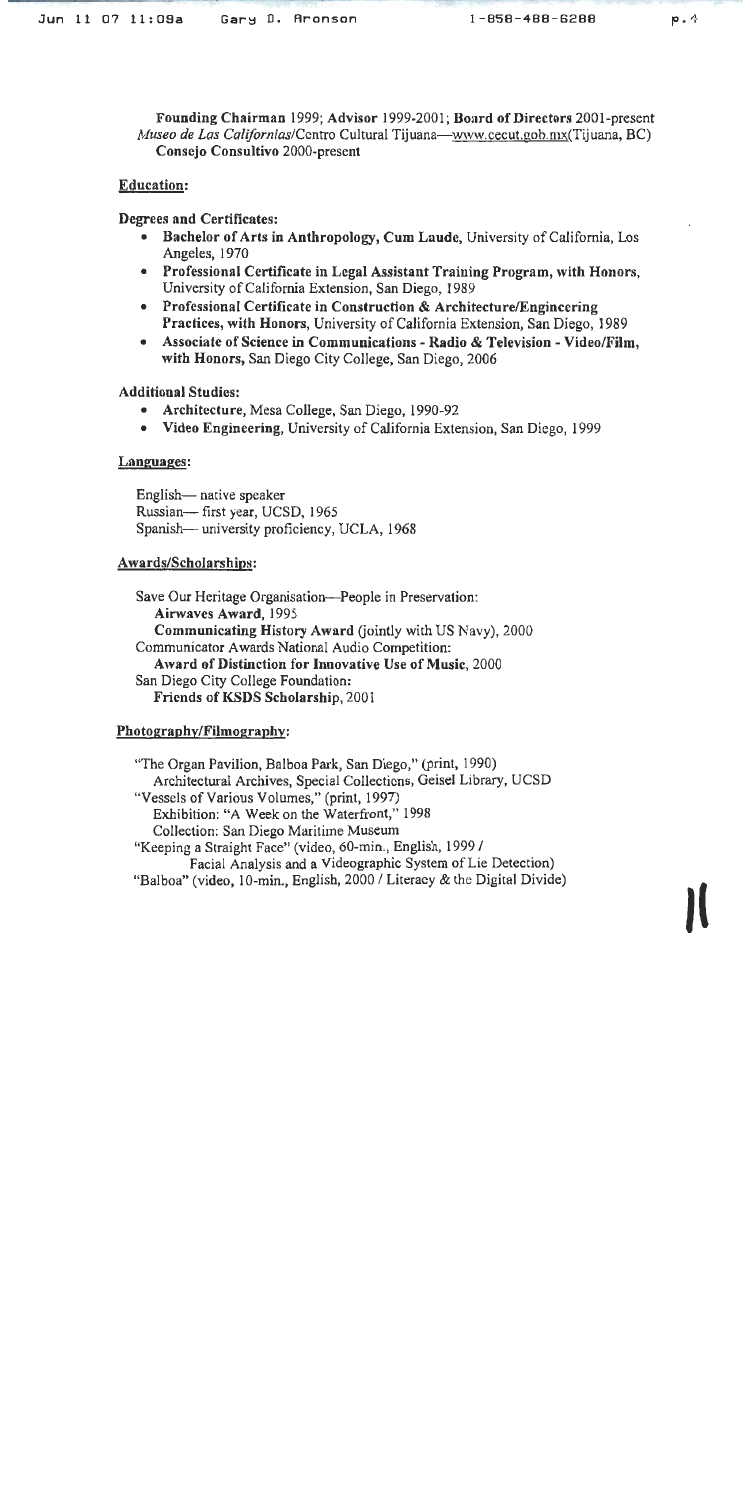"Balboa" (video, 10-min., Spanish, 2000 / Literacy & the Digital Divide): Shown at the Havana Film Festival, December 2000

"Thanksgiving 2000" (video, 18-min., English, 2000 /

An American Family Gets Its Fifteen Minutes of Fame)

- "BINACOM en Cuba" (video, 17-min., English, 2001 / Havana Film Festival): Shown at the Havana Film Festival, December 2001
- "Las Piedras de Mexico" (video, 27-min., English, 2002 / Historic Preservation)

"Las Piedras de Mexico" (video, 27-min., Spanish, 2002 / Historic Preservation):

Shown at the Havana Film Festival, December 2002

**Selected Bibliography:** 

Broms, Robert S. D., and James R. Moriarty III,

1967 "Stone Spheroids in Southwestern Archaeology."

The Masterkey, Southwest Museum, Los Angeles.

Moriarty, James R., and Robert Broms

1971 "The Antiquity and Inferred Use of Stone Discoidals in the Southwest." Anthropological Journal of Canada 9(1):16-36; Anthropological Association of Canada, Ottawa.

Broms, Bob

1980 "Davenport Arts Colony" (article), "Davenport Pier" (photograph). Monterey Life, Carmel.

Broms, Robert

2005 New Media for the San Diego Community College District 108 pp, Self-published, San Diego, October 2005.

### Memberships:

American Association for the Advancement of Science:

Section H: Anthropology;

Section L: History and Philosophy of Science;

Section X: Societal Impacts of Science and Engineering.

National Trust for Historic Preservation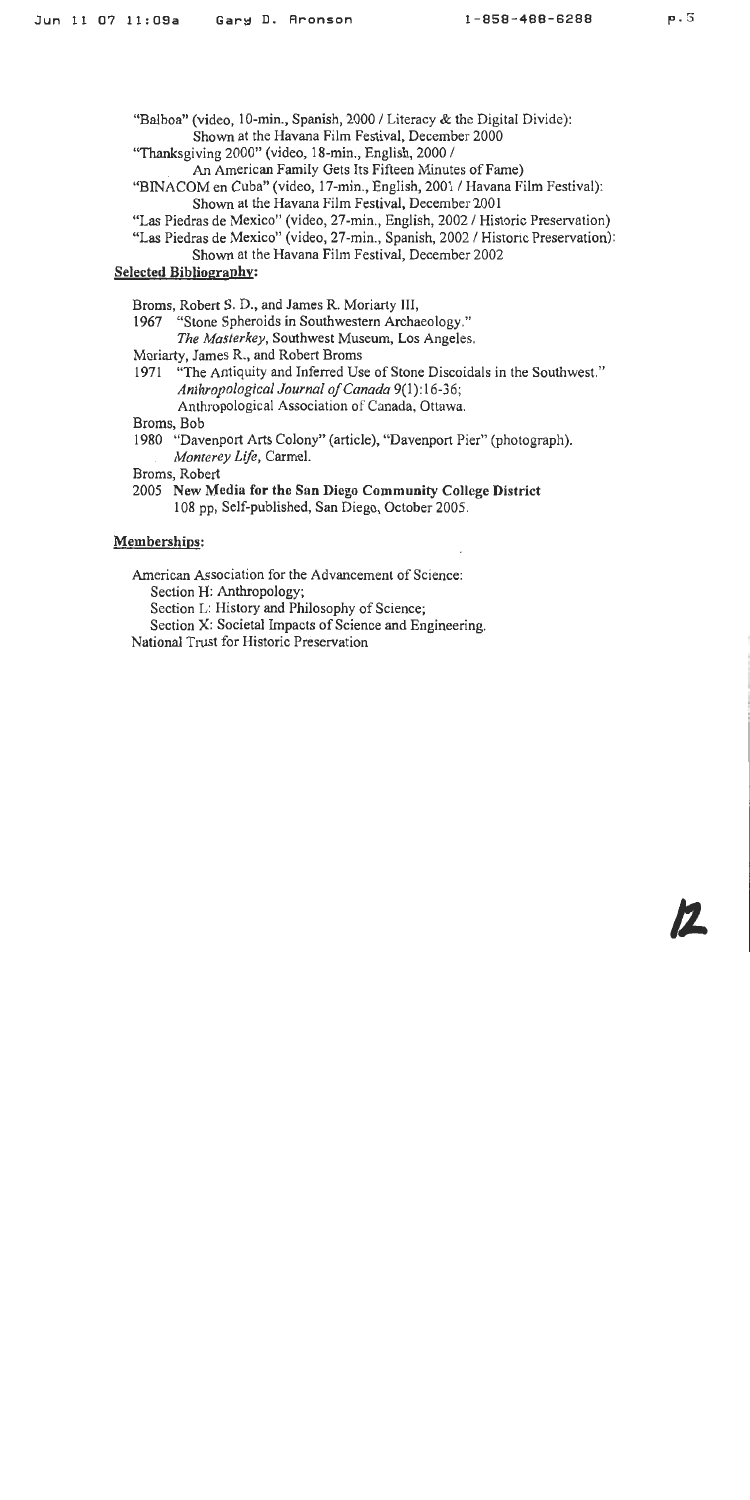(619) 767-2370



**Th 5a** <sup>49th Day: 5/1/07<br>180th Day: 9/9/07<br>Staff: Lauring</sup> Filed: 3/13/07 49th Day: Laurinda Owens-SD Staff Report: 5/23/07 Hearing Date: 6/13-15/07

#### **STAFF REPORT: CONSENT CALENDAR**

**Application No.:** 6-07-33

Applicant: Scott Griggs Agent: Fernando Gonzalez-Pacheco

**Description:** Demolition of three existing apartment units housed in two detached structures totaling 1,817 sq.ft. and construction of a three story, three-unit, 4,156 sq.ft. condominium building with a six-car garage and a total of 874 sq.ft. for decks/balconies on a 4,321 sq.ft. oceanfront lot.

| Lot Area                 | 4,321 sq. ft.                 |
|--------------------------|-------------------------------|
| <b>Building Coverage</b> | 2,209 sq. ft. (51%)           |
| <b>Pavement Coverage</b> | 892 sq. ft. (20%)             |
| Landscape Coverage       | 1,220 sq. ft. (29%)           |
| <b>Parking Spaces</b>    | 6                             |
| Zoning                   | $NC-S$                        |
| <b>Plan Designation</b>  | Neighborhood Commercial-South |
| <b>Project Density</b>   | 30.2 dua                      |
| Ht abv fin grade         | 30 feet                       |

**Site:** 3467 Ocean Front Walk, Mission Beach, San Diego, San Diego County 423-621-01-00

**Substantive File Documents:** Certified Mission Beach Precise Plan; Certified Mission Beach Planned District Ordinance

#### **I. STAFF RECOMMENDATION:**

l

The staff recommends the Commission adopt the following resolution:

**MOTION:** *I move that the Commission approve the coastal development permit applications included on the consent calendar in accordance with the staff recommendations.*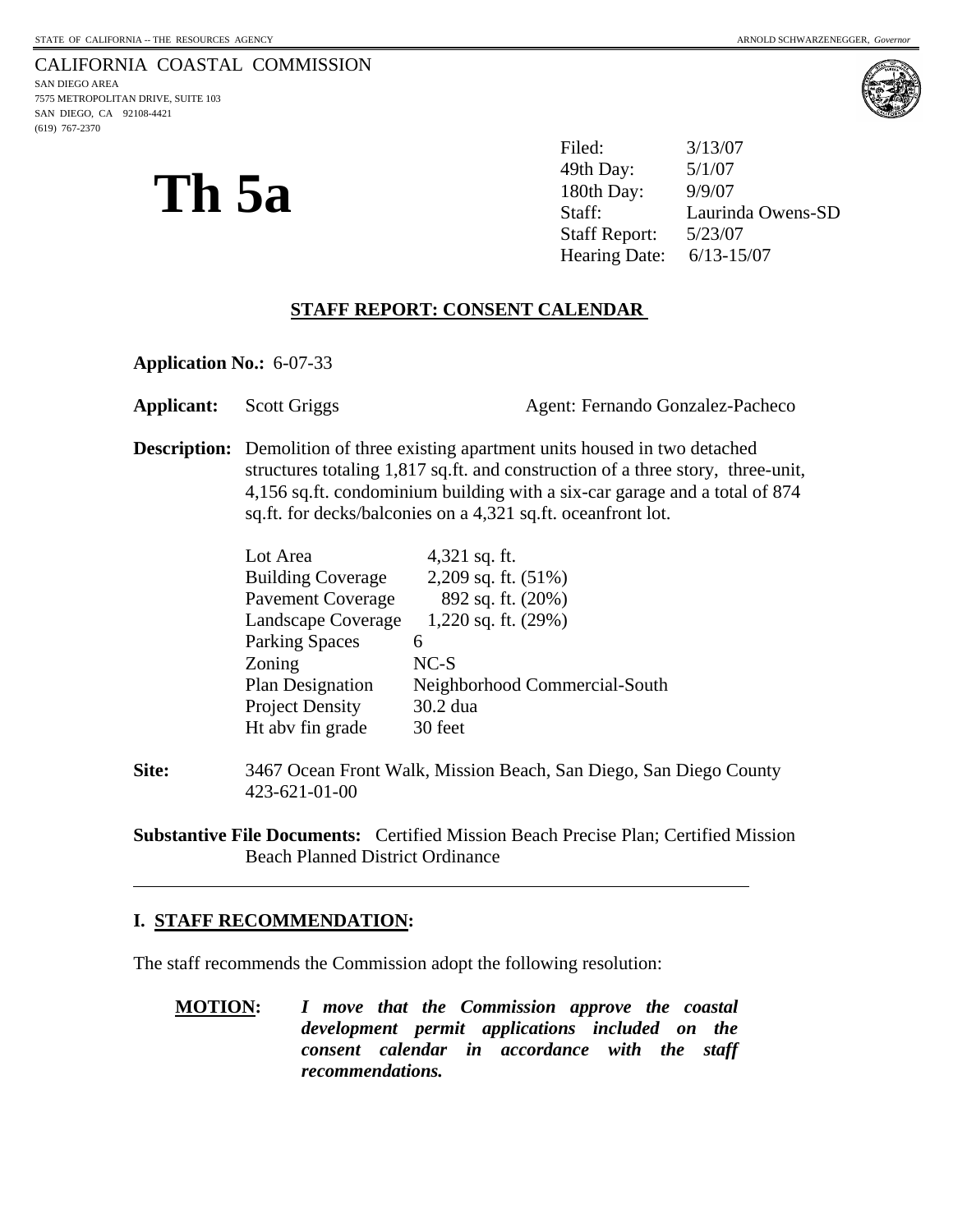#### **STAFF RECOMMENDATION TO ADOPT CONSENT CALENDAR:**

Staff recommends a **YES** vote. Passage of this motion will result in approval of all the permits included on the consent calendar. The motion passes only by affirmative vote of a majority of the Commissioners present.

#### **II. Standard Conditions**.

See attached page.

#### **III. Special Conditions**.

The permit is subject to the following conditions:

 **1.** Revised Final Landscape/Yard Area Fence Plans. **PRIOR TO THE ISSUANCE OF THE COASTAL DEVELOPMENT PERMIT, the applicant shall** submit to the Executive Director for review and written approval revised final landscaping and fence plans approved by the City of San Diego. The plans shall be in substantial conformance with the landscape plans as submitted by Ocean Pacific Design, dated 2/24/07, and shall include the following:

- a. A view corridor a minimum of 10 ft. wide shall be preserved in the north yard area adjacent to Manhattan Court as well as a 7 ft. wide view corridor in the front yard area adjacent to the Ocean Front Walk public right-of-way. All proposed landscaping in the north and front (west) yard areas shall be maintained at a height of three feet or lower (including raised planters) to preserve views along the public boardwalk toward the ocean. A maximum of two (2) tall trees with thin trunks are permitted, provided they are located close to the building (i.e., within 3-6 ft. of the building) and they do not block views along the shoreline or towards the ocean.
- b. All landscaping shall be drought-tolerant, native or non-invasive plant species. All landscape materials within the identified view corridors shall be species with a growth potential not expected to exceed three feet at maturity, except for authorized trees. No plant species listed as problematic and/or invasive by the California Native Plant Society, the California Invasive Plant Council, or as may be identified from time to time by the State of California shall be employed or allowed to naturalize or persist on the site. No plant species listed as 'noxious weed' by the State of California or the U.S. Federal Government shall be utilized within the property.
- c. Any fencing in the north or west yard setback areas shall permit public views and have at least 75 percent of its surface area open to light.
- d. A written commitment by the applicant that, five years from the date of the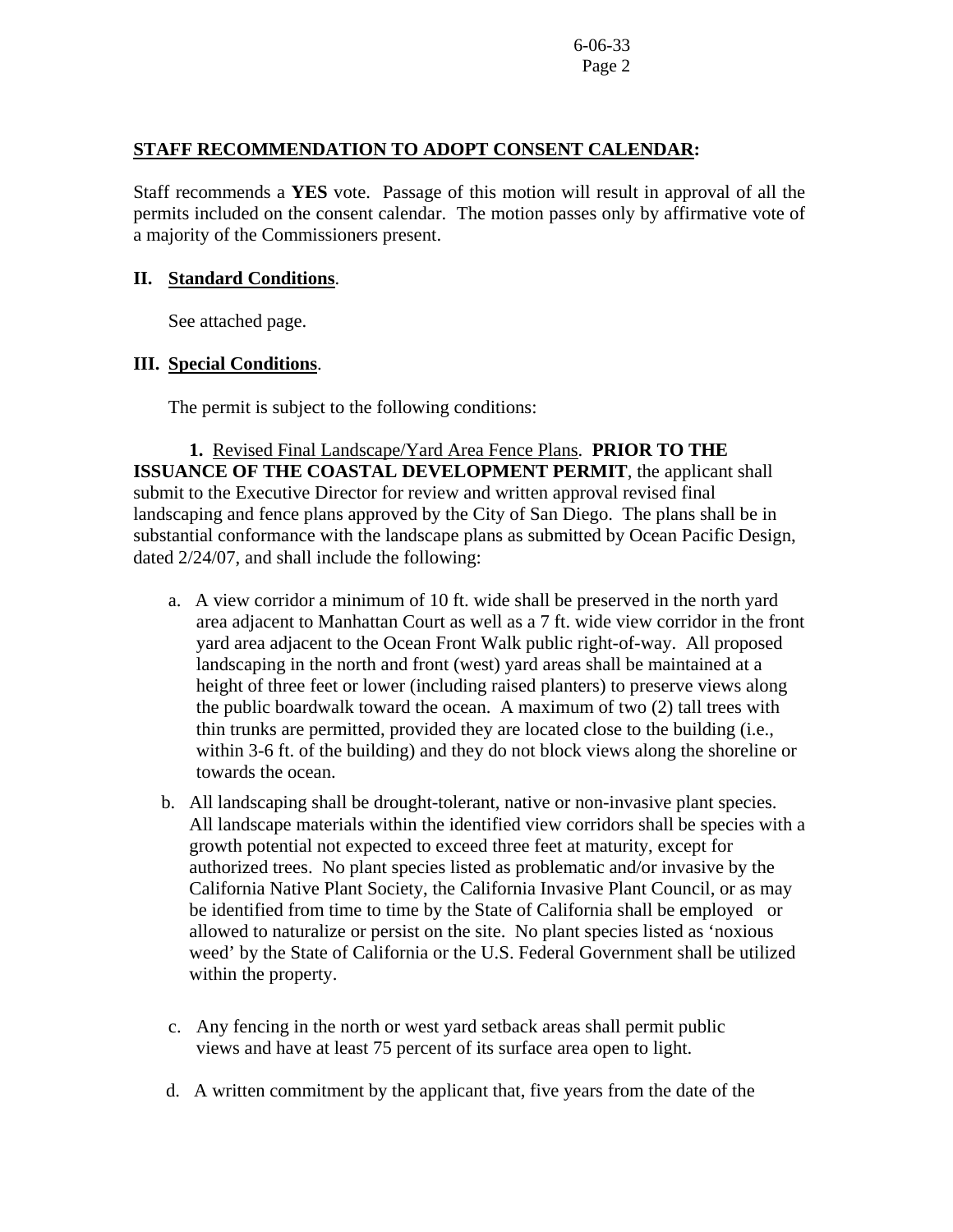issuance of the coastal development permit for the residential structure, the applicant will submit for the review and written approval of the Executive Director a landscape monitoring report prepared by a licensed Landscape Architect or qualified Resource Specialist that certifies whether the on-site landscaping is in conformance with the landscape plan approved pursuant to this Special Condition. The monitoring report shall include photographic documentation of plant species and plant coverage.

If the landscape monitoring report indicates the landscaping is not in conformance with or has failed to meet the performance standards specified in the landscaping plan approved pursuant to this permit, the applicant, or successors in interest, shall submit a revised or supplemental landscape plan for the review and written approval of the Executive Director. The revised landscaping plan must be prepared by a licensed Landscape Architect or Resource Specialist and shall specify measures to remediate those portions of the original plan that have failed or are not in conformance with the original approved plan.

The permittee shall undertake the development in accordance with the approved landscape plans. Any proposed changes to the approved plans shall be reported to the Executive Director. No changes to the plans shall occur without a Commission-approved amendment to the permit unless the Executive Director determines that no such amendment is legally required.

 2. Timing of Construction.No construction shall take place for the project between Memorial Day weekend and Labor Day of any year. Access corridors and staging areas shall be located in a manner that has the least impact on public access via the maintenance of existing public parking areas and traffic flow on coastal access routes (No street closures or use of public parking as staging areas).

 3. Final Plans. **PRIOR TO ISSUANCE OF THE COASTAL DEVELOPMENT PERMIT**, the applicant shall submit final plans for the mixed-use development. Said plans shall first be reviewed and approved in writing by the City of San Diego. Said plans shall also be in substantial conformance with the plans submitted by Ocean Pacific Design, dated 2/24/07, with this application and shall be subject to the review and written approval of the Executive Director.

The permittee shall undertake the development in accordance with the approved plans. Any proposed changes to the approved plans shall be reported to the Executive Director. No changes to the plans shall occur without a Coastal Commission approved amendment to this coastal development permit amendment unless the Executive Director determines that no additional amendment is legally required.

 4.Deed Restriction. **PRIOR TO ISSUANCE OF THE COASTAL DEVELOPMENT PERMIT**, the applicant shall submit to the Executive Director for review and approval documentation demonstrating that the applicant has executed and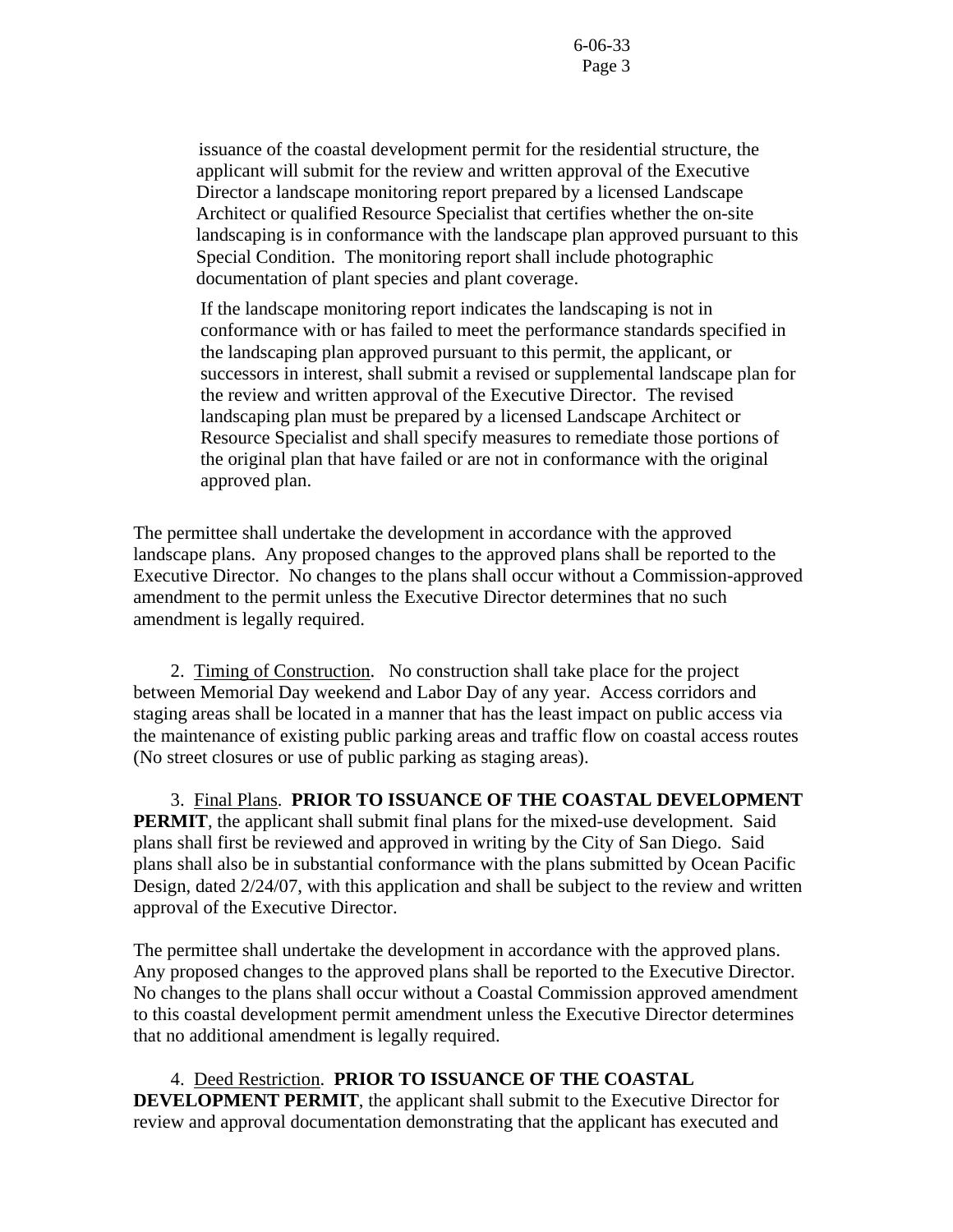recorded against the parcel(s) governed by this permit a deed restriction, in a form and content acceptable to the Executive Director: (1) indicating that, pursuant to this permit, the California Coastal Commission has authorized development on the subject property, subject to terms and conditions that restrict the use and enjoyment of that property; and (2) imposing the Special Conditions of this permit as covenants, conditions and restrictions on the use and enjoyment of the Property. The deed restriction shall include a legal description of the entire parcel or parcels governed by this permit. The deed restriction shall also indicate that, in the event of an extinguishment or termination of the deed restriction for any reason, the terms and conditions of this permit shall continue to restrict the use and enjoyment of the subject property so long as either this permit or the development it authorizes, or any part, modification, or amendment thereof, remains in existence on or with respect to the subject property.

#### **IV. Findings and Declarations.**

The Commission finds and declares as follows:

**A. Detailed Project Description/History**. Proposed is the demolition of three existing apartment units housed in two detached structures totaling 1,817 sq.ft. that are two- and three-stories high with three on-site parking spaces and the construction of a three-story, 30 ft. high, condominium building with a six-car garage on a 4,321 sq.ft. oceanfront lot. Unit A will have two bedrooms and Units B and C will have three bedrooms each. In addition, a total of 874 sq.ft. is proposed for exterior balconies/decks. The six on-site parking spaces are proposed in two tandem sets of spaces and two standard spaces, all housed in a single parking garage which is adequate to serve the proposed development. In addition, the proposed development will result in an improvement to on-site parking as the existing structure is currently deficient in parking (only three spaces for three units exist where six would be required pursuant to current regulations). As such, the proposed project will enhance public access to the coast in this area by providing adequate on-site parking reducing the need for residents and/or visitors to park on the street which may usurp parking for beach visitors, consistent with Section 30252 of the Coastal Act..

The project site is an oceanfront lot located at the southeast corner of Ocean Front Walk and Manhattan Court in the community of Mission Beach. This area is characterized by a mixture of residential use and retail/commercial/office/restaurant uses. In particular, the business community is located along Mission Boulevard, two blocks to the east. The purpose of the Neighborhood Commercial zone is to provide adequate commercial services for the residents while the Visitor-Commercial zone accommodates tourists, visits and vacationers. While the NC-S zone allows for both commercial and mixed uses, the primary use is residential with the exception that residential uses shall not be permitted within the first story of any building on any lot abutting Mission Boulevard. In this particular case, the subject site does not abut Mission Boulevard and thus, the proposed residential use is consistent with the certified LCP. In addition, although it appears that the proposed project exceeds the permitted density, in this case, the fraction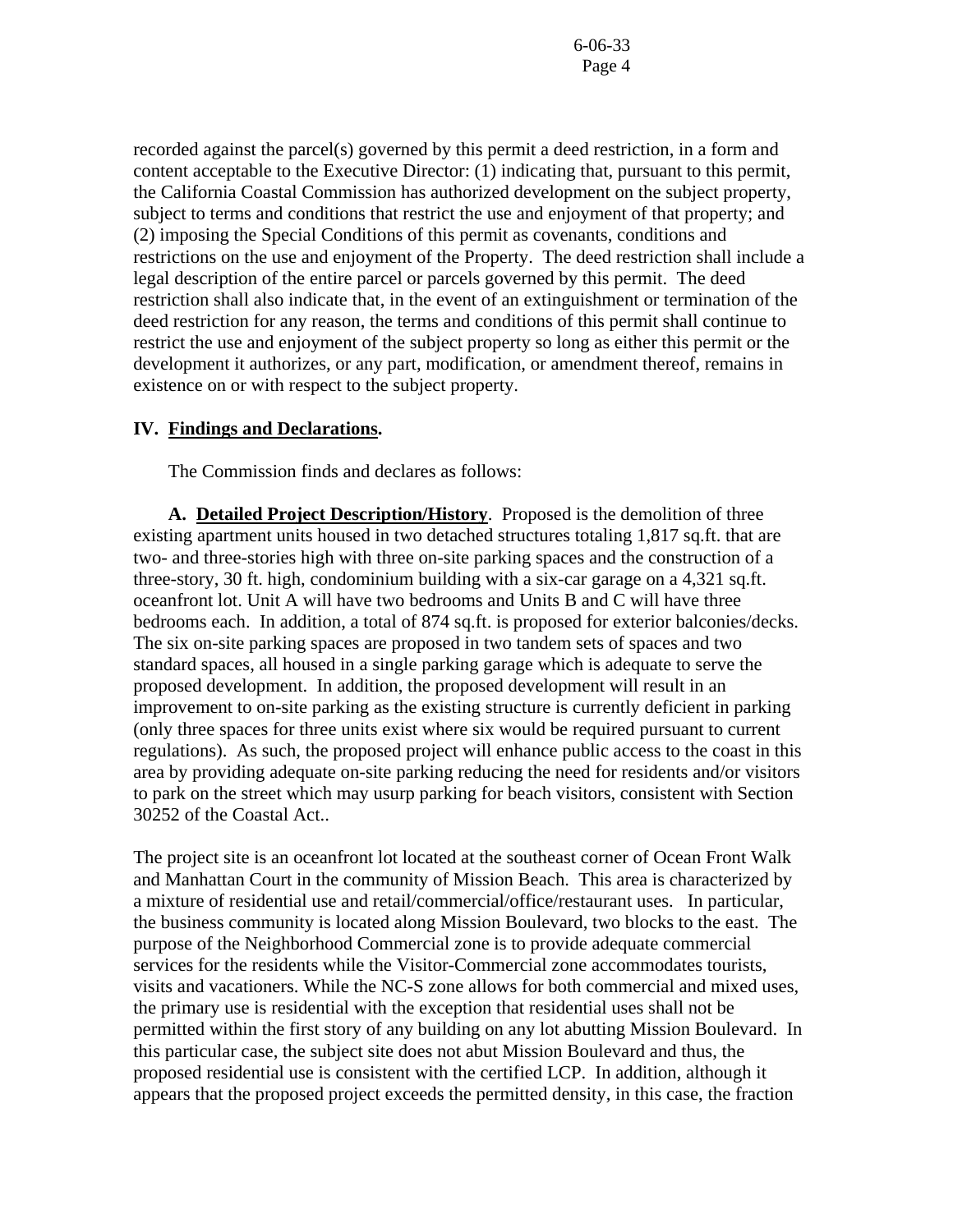is rounded down and three dwelling units are permitted on the site consistent with the certified LCP.

With regard to potential impacts to public views, Mission Beach is a small peninsulashaped sliver of land located on filled tidelands in Mission Bay Park. It is bordered by the Pacific Ocean to the west and Mission Bay Park to the east (ref. Exhibit No. 1). In the Mission Beach community, the public rights-of-way of the various courts and places, which are generally east/west running streets, comprise the community's public view corridors. In addition, the public boardwalk (Ocean Front Walk), which runs north/south along the beach, serves not only as a highly popular public accessway, but also serves as a view corridor along the shoreline. The project site is located immediately adjacent to the Ocean Front Walk public right-of-way and immediately adjacent to and south of Manhattan Court. Thus, there is the potential for the subject development to impact views to and along the shoreline.

The Commission typically reviews projects to assure that any new proposed development does not encroach into the yard setback areas which could impede public views toward the ocean. In this particular case, the proposed development will observe all required setbacks and public views to the ocean will not be impacted as a result of the proposed structure. However, there is the potential for proposed landscaping in the side and front yard areas to impede views to the ocean and along the shoreline (both initially and over time, as plant materials/trees mature). The Commission typically permits the planting of two tall trees with thin trunks provided that they are placed close to the structure (i.e., 3-6 ft.) so as not to obstruct views to and along the shoreline. As such, Special Condition #1 requires that the applicant submit final landscape plans that require that all proposed landscaping and hardscaping consist of only low level material that does not impede views to the ocean. The permitted landscape elements include plant materials that do not block views (limited to a height of about 3 ft.) and a maximum of two tall trees with thin trunks provided they are located close to the building and they do not impede views toward the ocean. The condition also stipulates that all landscape materials within the identified view corridors shall be species with a growth potential not expected to exceed three feet at maturity, except for authorized trees. As conditioned, it can be assured that any landscape improvements proposed in the north side yard and front yard setback areas will not impede public views toward and along the ocean.

With regard to community character, the existing residences along the boardwalk vary widely in architectural style and appearance. The existing development is being removed and a condominium building is proposed in its place which will be three-stories high. The proposed structure will be visually compatible with the character of the surrounding neighborhood and the pattern of redevelopment in the area. In summary, the proposed development, as conditioned, will not result in any public view blockage and is found visually compatible with the character of the surrounding neighborhood, consistent with Section 30251 of the Coastal Act.

In addition, to address potential concerns with regard to construction activities on public access on this oceanfront property, the project has been conditioned (#2) such that no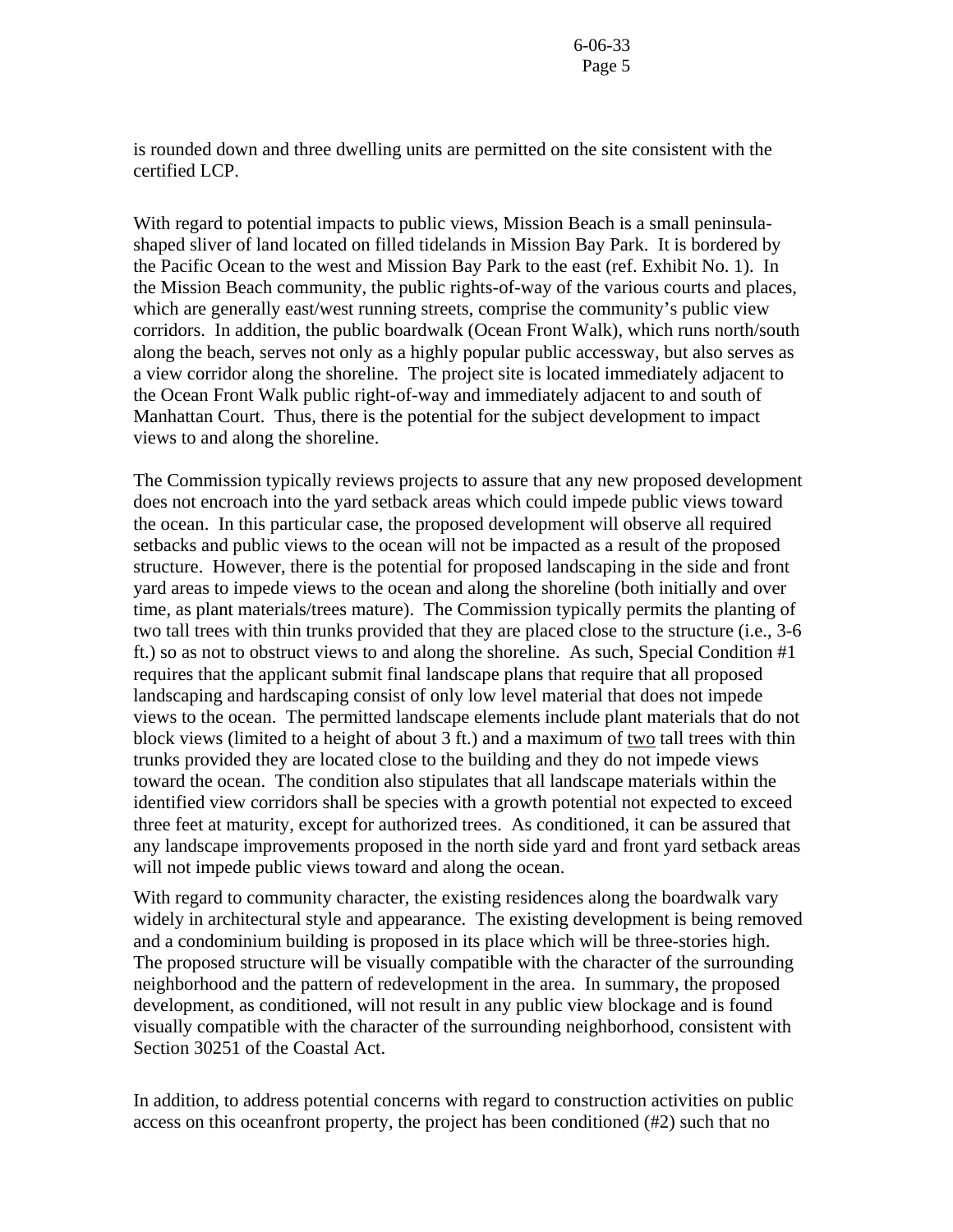work shall occur between Memorial Day weekend and Labor Day of any year. Therefore, the proposed development, as conditioned, does not interfere with public access opportunities is found consistent with the public access and recreation policies of the Coastal Act.

In addition, Special Condition #3 is required to assure that final plans approved by the City of San Diego have been stamped and approved prior to issuance of the coastal development permit. Special Condition #4 requires the permit and findings be recorded to assure future property owners are aware of the permit conditions.

 **C. Community Character /Visual Quality.** The development is located within an existing developed area and, as conditioned, will be compatible with the character and scale of the surrounding area and will not impact public views. Therefore, the Commission finds that the development, as conditioned, conforms to Section 30251 of the Coastal Act.

**D. Public Access/Parking**. As conditioned, the proposed development will not have an adverse impact on public access to the coast or to nearby recreational facilities. As conditioned, the proposed development conforms to Sections 30210 through 30214, Sections 30220 through 30224, Section 30252 and Section 30604(c) of the Coastal Act.

 **D. Local Coastal Planning**. The subject site is located in an area of original jurisdiction, where the Commission retains permanent permit authority and Chapter 3 of the Coastal Act remains the legal standard of review. As conditioned, the proposed development is consistent with Chapter 3 of the Coastal Act. Approval of the project, as conditioned, will not prejudice the ability of the City of San Diego to implement its certified LCP for the Mission Beach community.

 **E. California Environmental Quality Act**. As conditioned, there are no feasible alternatives or feasible mitigation measures available which would substantially lessen any significant adverse effect which the activity may have on the environment. Therefore, the Commission finds that the proposed project, as conditioned to mitigate the identified impacts, is the least environmentally damaging feasible alternative and is consistent with the requirements of the Coastal Act to conform to CEQA.

#### STANDARD CONDITIONS:

- 1. Notice of Receipt and Acknowledgment. The permit is not valid and development shall not commence until a copy of the permit, signed by the permittee or authorized agent, acknowledging receipt of the permit and acceptance of the terms and conditions, is returned to the Commission office.
- 2. Expiration. If development has not commenced, the permit will expire two years from the date on which the Commission voted on the application. Development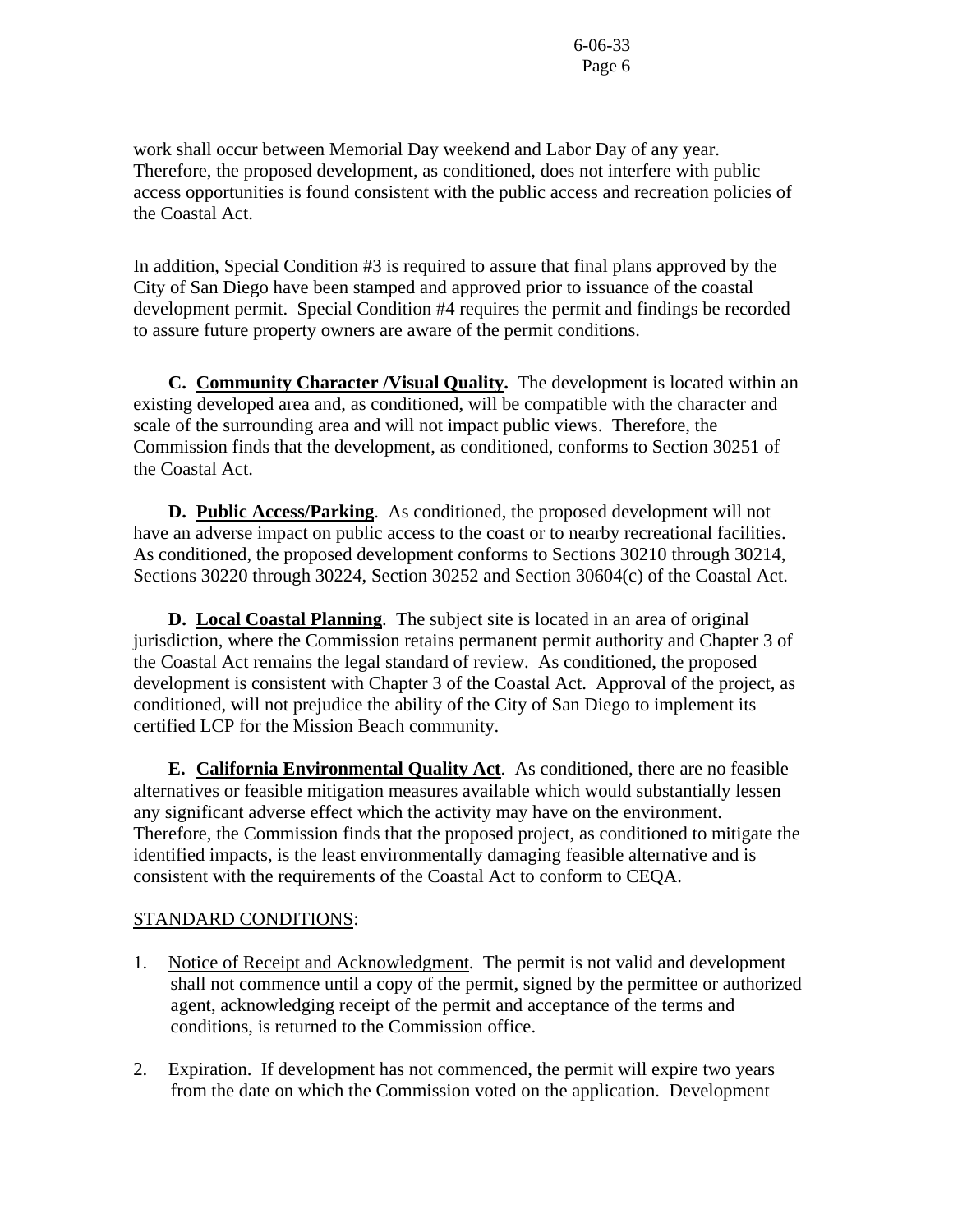shall be pursued in a diligent manner and completed in a reasonable period of time. Application for extension of the permit must be made prior to the expiration date.

- 3. Interpretation. Any questions of intent or interpretation of any condition will be resolved by the Executive Director or the Commission.
- 4. Assignment. The permit may be assigned to any qualified person, provided assignee files with the Commission an affidavit accepting all terms and conditions of the permit.
- 5. Terms and Conditions Run with the Land. These terms and conditions shall be perpetual, and it is the intention of the Commission and the permittee to bind all future owners and possessors of the subject property to the terms and conditions.

(G:\San Diego\Reports\2007\6-07-033 Griggs stfrpt.doc)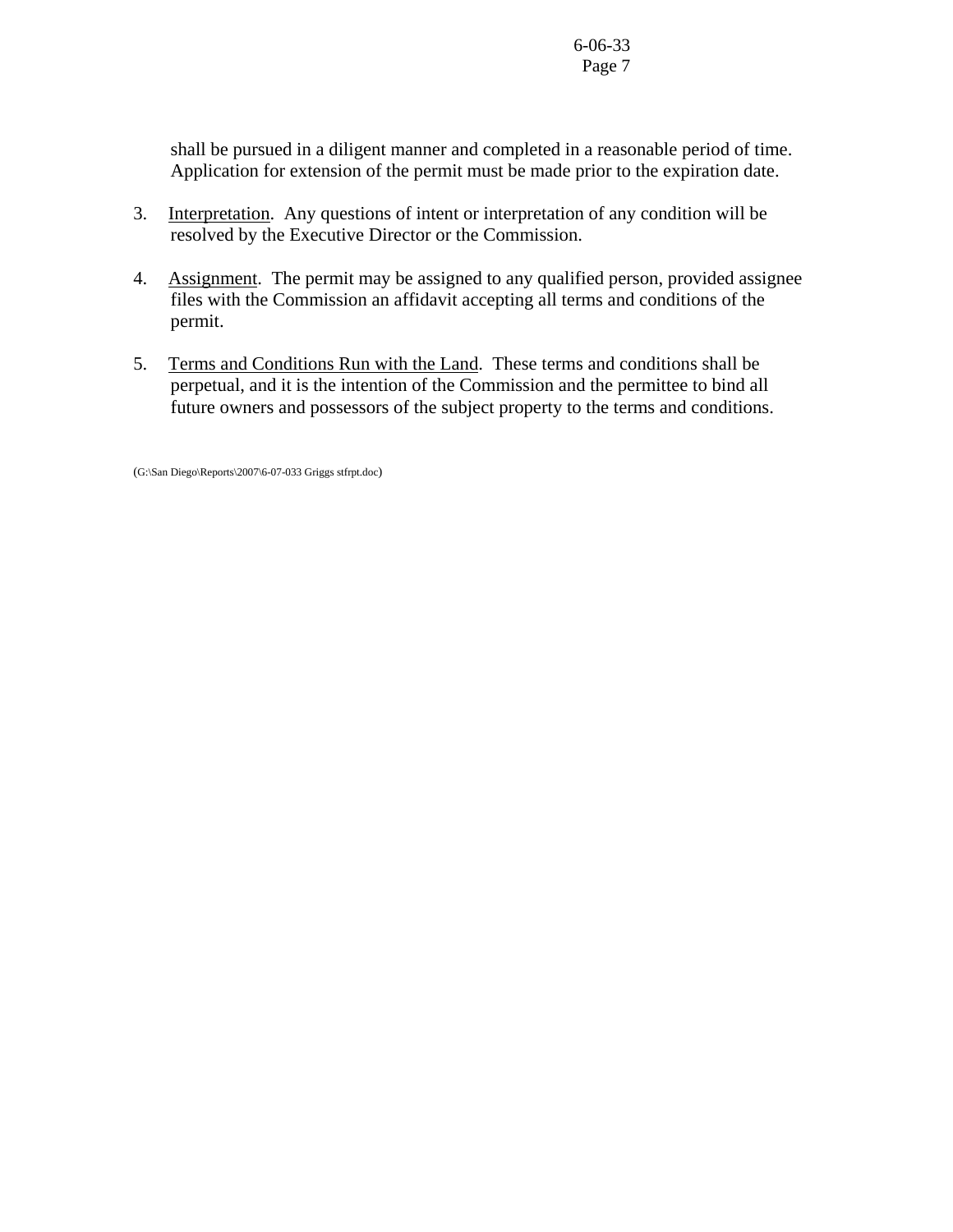**PROMENADE** ت ا **BEA ACTES** OLIVER **REARCTELO** MISSION OLIVER **BAY** BRIARFIELD PARK SAIL BAY SANTA MISSION **SITE** PIEA  $\rightarrow$ **WINDENERE** BEACH **B**<br>Ansiya MISSION ACH WEBRANT **YERONA BAY** îrke∙ **BOAT CENTER** -<br>SUNSET CT SEAGLRT SANTA CLIRA nga<br>Ba **VASS** .<br>covε  $\frac{R}{C}$ SANTA CLAR<br>POINT<br>COMMUNITY P. *ROCKAWA*<br>REDONOK<br>QUEENSTON  $\overline{\mathbb{C}}$  $\subset$  $\circledcirc$ ó ΡΑRΚ Nà  $\overline{\cdot}$  $\mathscr{E}$ **PORTSYOUT** بجير .<br>ANT **BOAT OSTEND** 700 MISSION **AUHCH**  $2.72 - 7.7$  $\rm \dot{\odot}$ o stennel ORMOND PARK **BOO<sub>NTIC</sub>** MISSION  $0.70$  $\sim$  $\odot^{\circ}_{\mathbb{S}}$ စိ **SAN JUAN** FL CARMEL<br>EL CARMEL<br>APOINT NANTASKET ż. 'ct  $\bigodot$ <sub>SHT2</sub> JUAN ΦL **BEACH** NAHANT  $7.6542$ **MONTERE** Ţ ١ MISSION  $\mathbb{C}$ 1C BEACH Õ Ĉ LIVER BAY **SEA**  $rac{B}{33}$ MISSION PARK. ρÚ. SAN LUIS. 0815PO BAHIA CURUM.:<br>SURF RIDER<br>DOC 73-192814 SANTA Ξ ले KINGSTON  $\cong$  point E: Laox Su<mark>s</mark><br>CLUSES IN UNE<br>T.IX COMMOR **BARBARA** PACIFIC KENNEBECK ₩α <u>ාසයක</u> COVE **BARBAR** MISSION **SELAMAICA LSTNM** ä **ISLAND BEACH VIVENTUR** VE, MISSION<br>BEACH<br>PLUNGE MASSING **ROLLE** ÉА **ZARKE** 8EL. **BONITA**  $COVE$ **CSWINNING** AREA) **ENSEN** HOVE сī MISSION **B**: DEVON CT) MARINERS EXHIBIT NO. 1 PU ASRIEL SN  $GUEST$  $+10.1$ **APPLICATION NO. INCHORAGE** corondo \_  $6 - 07 - 33$ **Location Map** California Coastal Commissie

6-06-33 Page 8